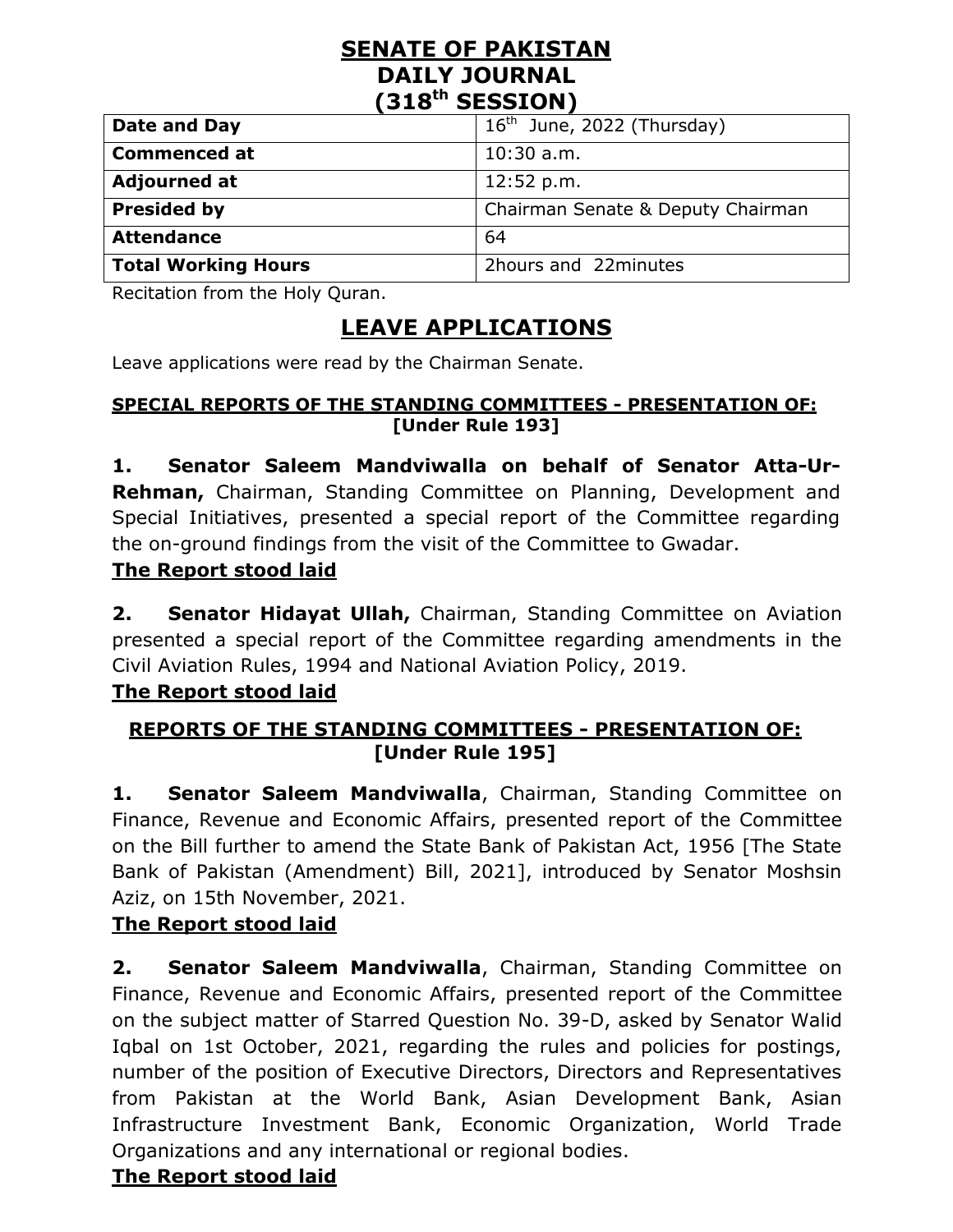**3. Senator Saleem Mandviwalla**, Chairman, Standing Committee on Finance, Revenue and Economic Affairs, presented report of the Committee on the subject matter of Starred Question No. 80 asked by Senator Mushtaq Ahmed, on 12th November, 2021, regarding details of total volume of Pakistan's foreign and domestic debt separately till September, 2021, indicating also the annual increase in the said debt from 2018 till September, 2021, with year-wise break-up.

#### **The Report stood laid**

**4. Senator Saleem Mandviwalla**, Chairman, Standing Committee on Finance, Revenue and Economic Affairs, presented report of the Committee on a point of public importance raised by Senator Danesh Kumar on 22nd December, 2021, regarding maintenance of Politically Exposed Persons (PEPs) account for Parliamentarians by the State Bank of Pakistan.

#### **The Report stood laid**

#### **REPORT OF THE STANDING COMMITTEE-PRESENTATION OF: [Under Rule 166 (7)]**

**1. Senator Saleem Mandviwalla**, Chairman, Standing Committee on Finance, Revenue and Economic Affairs, presented report of the Committee on the budgetary allocations to Public Sector Development Program (PSDP) of the Ministry of Finance for the financial year 2022-23 in terms of sub-rule (7) of Rule 166 of the Rules of Procedure and Conduct of Business in the Senate, 2012.

#### **The Report stood laid**

## **POINT OF PUBLIC IMPORTANCE**

**1.** Point raised by Senator Dr. Shahzad Waseem, Leader of the Opposition regarding notification issued by Election Commission for election on the recent seat in Senate due to the demise of late Senator Dr. Sikandar Mandhro.

Following Member's also spoke on the issue:-

- 1. Senator Saleem Mandviwala
- 2. Senator Behramand Khan Tangi
- 3. Senator Mushtaq Ahmed
- 4. Senator Ejaz Ahmad Chaudhary
- 5. Senator Danesh Kumar
- 6. Senator Irfan-ul-Haque Siddiqui
- 7. Senator Muhammad Azam Khan Swati
- 8. Senator Syed Yousuf Raza Gillani
- 9. Dr. Shahzad Waseem, Leader of the Opposition
- 10. Senator Rubina Khalid